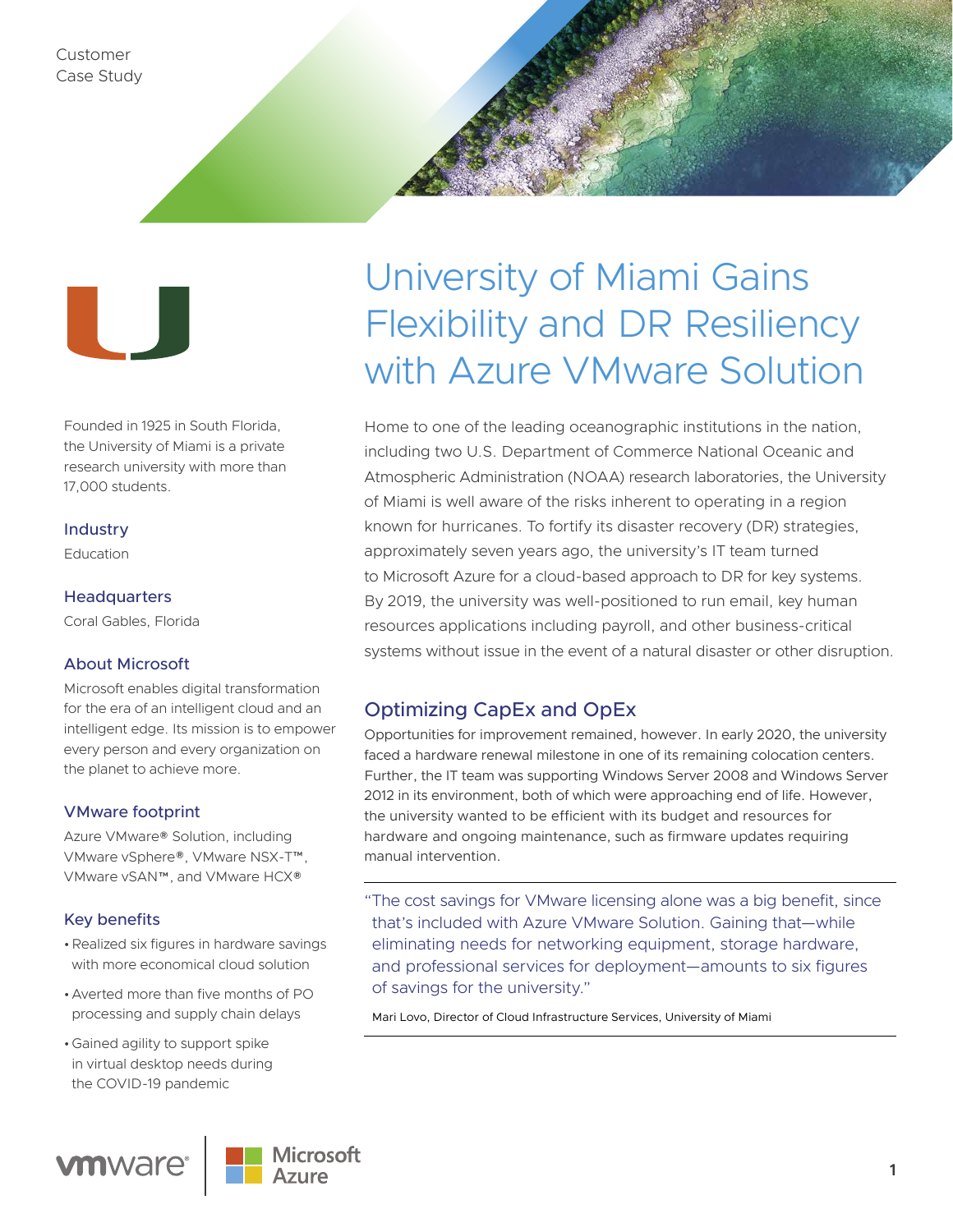

Upon reviewing its options, the university decided to deploy Azure VMware Solution in lieu of pursuing colocation or a hardware-based approach. Deployed in Azure with an integrated set of Azure services, the solution includes VMware vSphere, VMware vSAN, VMware NSX®, and VMware HCX. While the University of Miami's IT team had been using vSphere and vSAN for more than a decade with its private cloud, Azure VMware Solution enabled support for VMware native-only products and systems that could not previously be migrated to the cloud, such as the university's firewall appliances.

"Azure VMware Solution gave us the opportunity to branch out beyond web-facing workloads in the cloud, to more of our critical infrastructure components, in a way that bolsters our environment's resiliency," says Mari Lovo, director of cloud infrastructure services, University of Miami.

# Compounding cloud benefits

With Microsoft already contracted as the university's preferred cloud provider, the decision to go with Azure VMware Solution was easy. Not having to negotiate or renegotiate contracts saved the IT team the more than five months it would have needed to allow for negotiations and purchase order approval, not to mention pandemicexacerbated supply chain delays for any solution requiring hardware.

"The cost savings for VMware licensing alone was a big benefit, since that's included with Azure VMware Solution. Gaining that—while eliminating needs for networking equipment, storage hardware, and professional services for deployment—amounts to six figures of savings for the university," Lovo says.

The Azure Hybrid Benefit offered by Microsoft also reduced the university's Microsoft Windows Server licensing costs. The benefit allows the University of Miami to use its existing on-premises Windows Server licenses for VMs in its Azure VMware Solution environment at no additional cost. Additionally, Microsoft's no-cost Extended Security Updates for Windows Server 2008 and Windows Server 2012 protect the university's workloads involving those, while freeing the university's IT team from manually handling Critical and Important-grade patches.

"Once the Azure VMware Solution environment was configured, moving systems with VMware HCX was quick and easy," says Lovo. "With Azure VMware Solution, there was no need to retrain our admins. For the most part, they could use their existing VMware knowledge."

While disaster recovery was the initial focus, the university is enjoying multiple benefits of greater resiliency and scalability. For example, when COVID-19 led the university to issue workfrom-home orders, the IT team was able to use its Azure VMware Solution environment to quickly spin up virtual desktops. This allowed staff to get to applications they normally could only access on premises, even as the team worked to expand VPN capacity to meet higher demand.

"When we faced a need in getting additional equipment to triple our VPN capacity, Azure VMware Solution worked wonderfully to help us scale our VDI environment fast, with just a few button clicks. It serves as a great, on-demand safety net for bottleneck scenarios, like when we suddenly need to deploy several hundred virtual desktops for labs," says Michael Lecuona, systems architect, University of Miami.